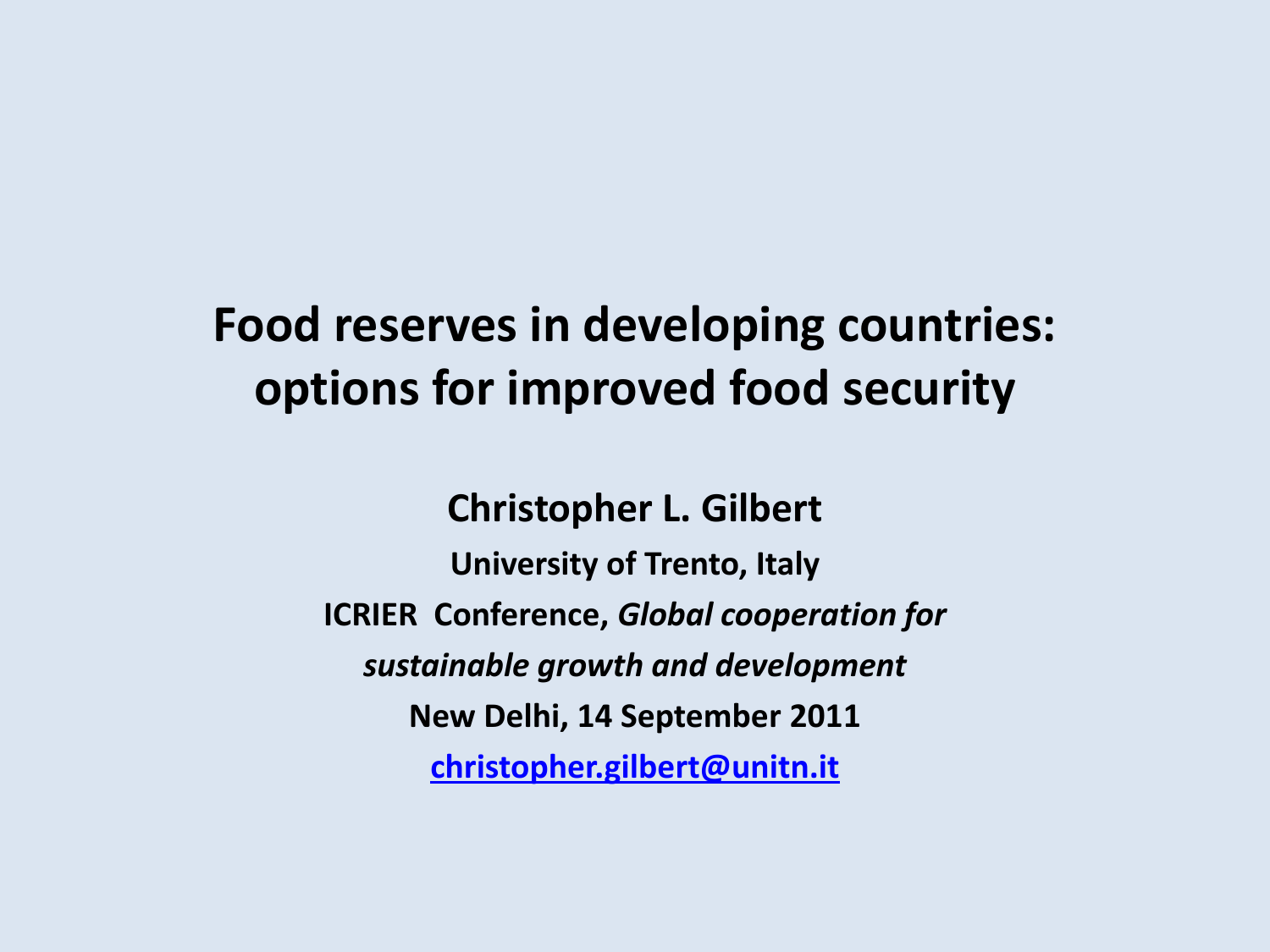### **Structure of this talk**

- 1. International policies and the G20 agenda
	- Limitation of biofuels mandates?
	- A multilateral grains agreement?
	- International stockpiling?
	- Enhanced futures markets regulation?
- 2. National policies for small LICs
	- The food balance
	- Commercial policy
	- National food stockpiles
	- The balance between trade and stocks
- 3. Humanitarian and emergency stocks
	- PREPARE
	- The role of markets
	- What should the G20 agree?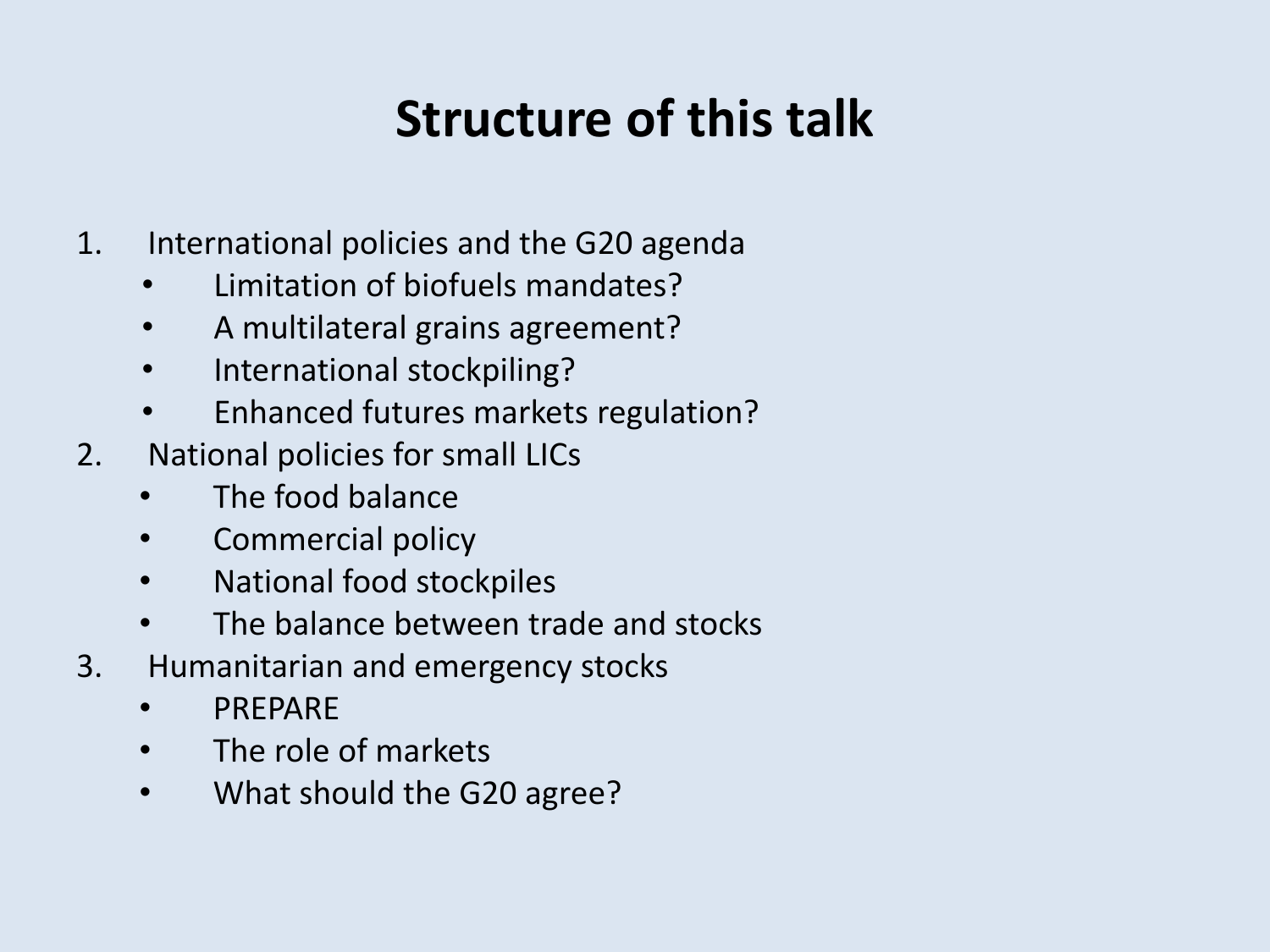# **International policies: biofuels and multilateral contracting**

### Reduce biofuels mandates and subsidies:

I have not been persuaded that biofuels demand was more than one of a number of contributory factors to grains price movements over 2007-11. Elimination of subsidies would be helpful, as would mandate flexibility.

An International Wheat Agreement (IWA) style arrangement:

The four active IWAs, starting with that of 1949, were based on multilateral contracting. IWA exporting members guaranteed assured supplies of wheat subject to a maximum price while importing countries guaranteed purchases subject to a minimum price. These depended on wheat trade being largely intergovernmental and worked well so long as prices were not very volatile. They would not function in current market conditions.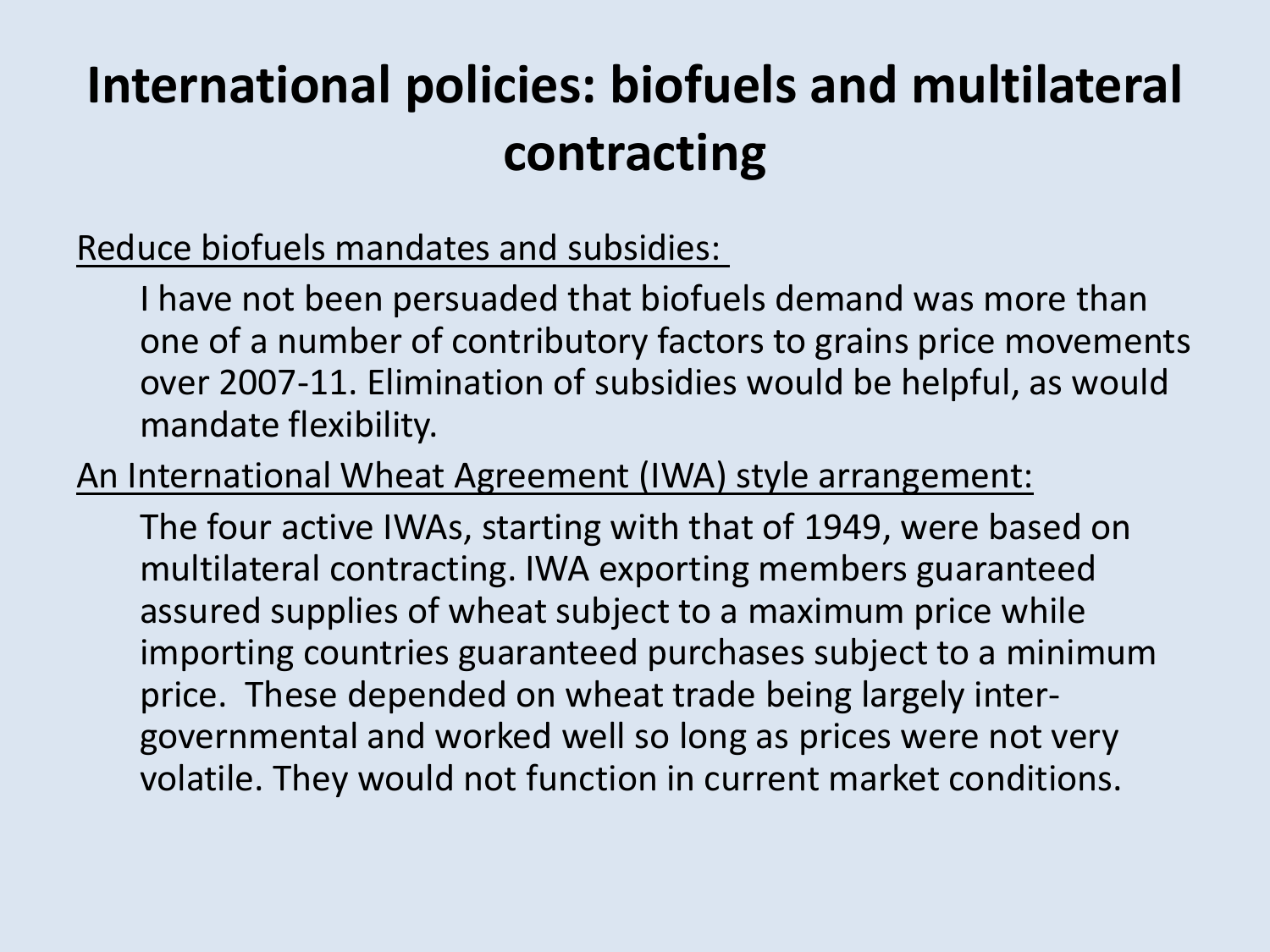### **International policies: stockpiling**

- a) It is difficult to make the argument that private sector stockholding is suboptimal at the world level, at least in maize and wheat where risk can be offset on futures markets.
- b) The major falls in grains stocks up to 2005 were in China. Outside China, stock-consumption levels were fairly stable at least to 2010. Would Chinese stocks have been available to the rest of the world? Are we sure that the reported Chinese stock changes reflect movements and not changes in counting conventions?
- c) Public storage crowds out private storage if stocks are seen as inadequate, it would be better to provide enhanced private incentives.
- $\triangleright$  My view is that Chinese stocks were important in shielding world markets from the growth in Chinese demand over 2000-06. Higher world stocks in 2007 would have reduced the 2008 spike and perhaps also have reduced volatility.
- $\triangleright$  Even if there is an argument for an international grains stockpile, which I doubt, now is not the right time to consider a stock rebuilding.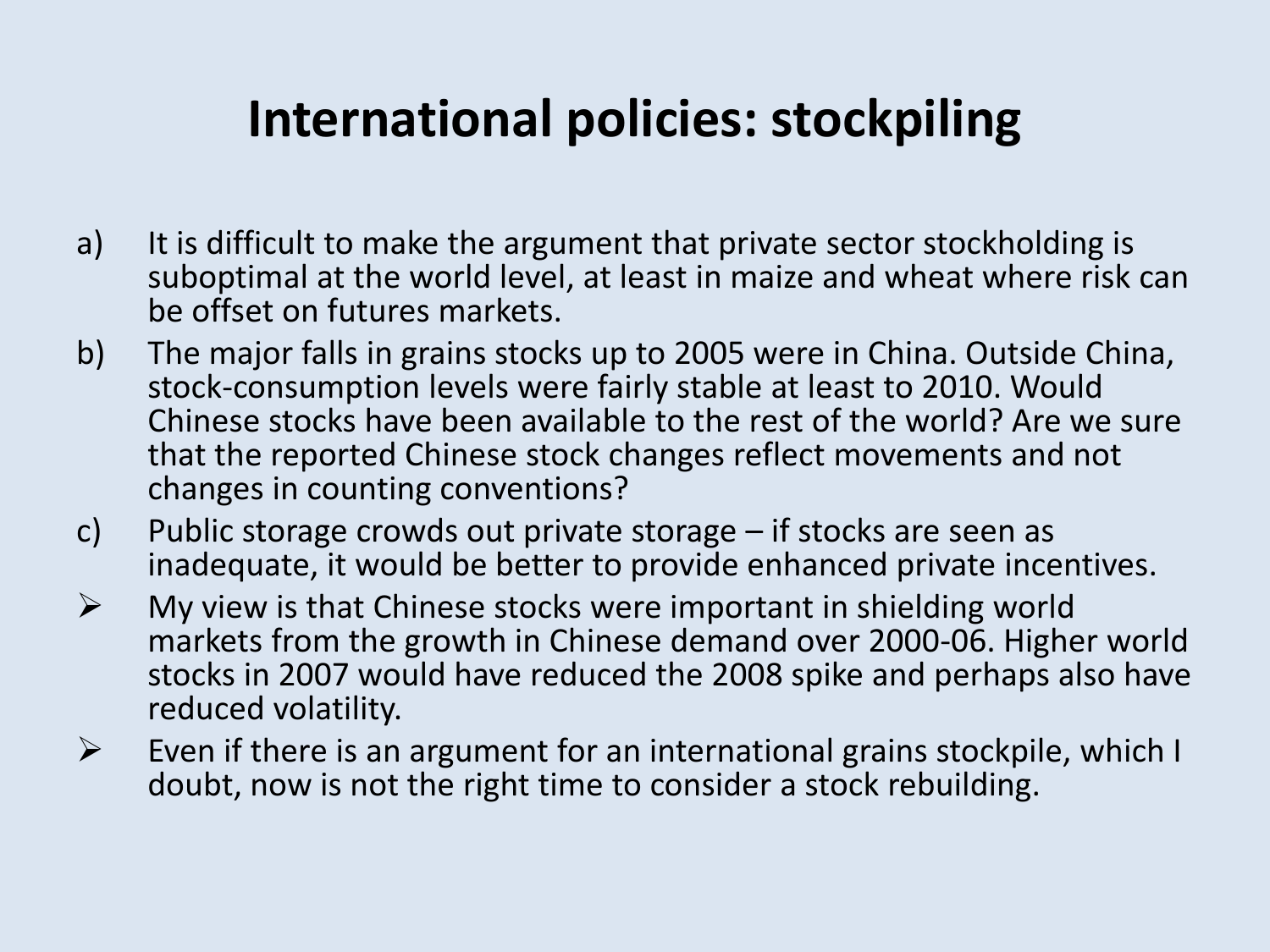# **International policies: futures market regulation**

- a) One concern is that trend-following speculators (non-commercial traders) can generate bubbles.
- b) There is mixed evidence on whether the 2007-08 price spike was a bubble phenomenon. In work for UNCTAD, I found little evidence of bubbles in grains although I found a small bubble for soybeans and soybean oil in 2007. Others have found stronger and more widespread evidence of bubble.
- c) Index investors state that they invest in the range of commodities for portfolio diversification. There is stronger evidence that this group was an important driver of all commodity futures prices in 2007-08. There is much weaker evidence that they remained important in 2010-11.
- d) Non-commercials ("speculators") provide liquidity for hedgers. The econometric evidence supports the view that both index providers and money managers (hedge funds) are volatility-reducing. Commercials ("hedgers") increase volatility as they seek to protect themselves.
- $\triangleright$  Prohibition of index trading and/or a transactions tax are both likely to increase, not reduce, volatility and to make hedging more costly.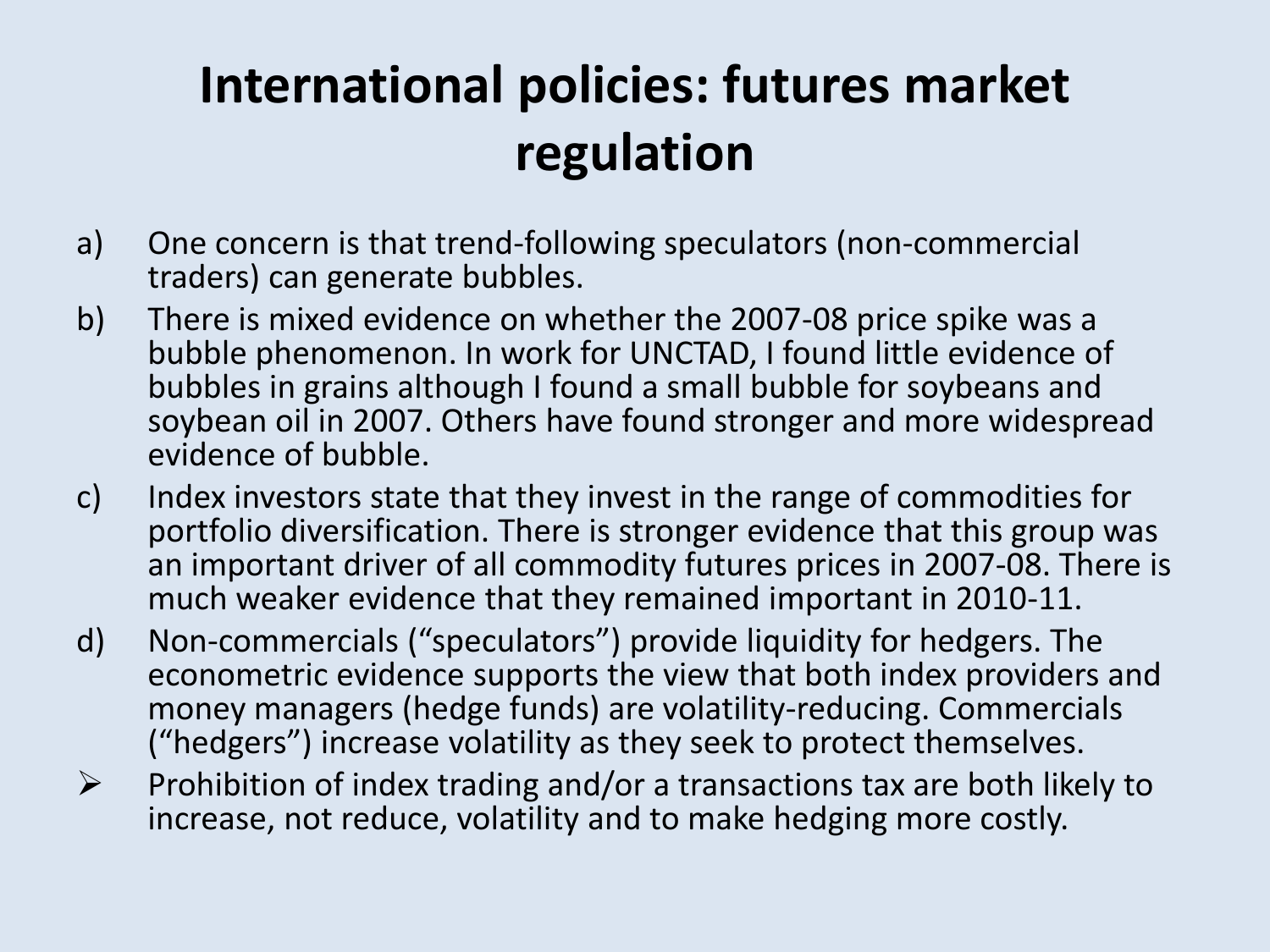### **National policies: the food balance**

We need to distinguish between

- a) net food exporters (e.g. Thailand)
- b) net food importers (e.g. Philippines) and
- c) countries which are generally self-sufficient but which need to import in the event of a bad harvest (e.g. Malawi).

The staple grain is also important

- the world maize (corn) and wheat markets work efficiently and price transmission is good, particularly in maize
- the world rice market is inefficient with low transmission; rice commerce remains dominated by intergovernmental transactions.

Market-based policies work best for those grains where markets function well.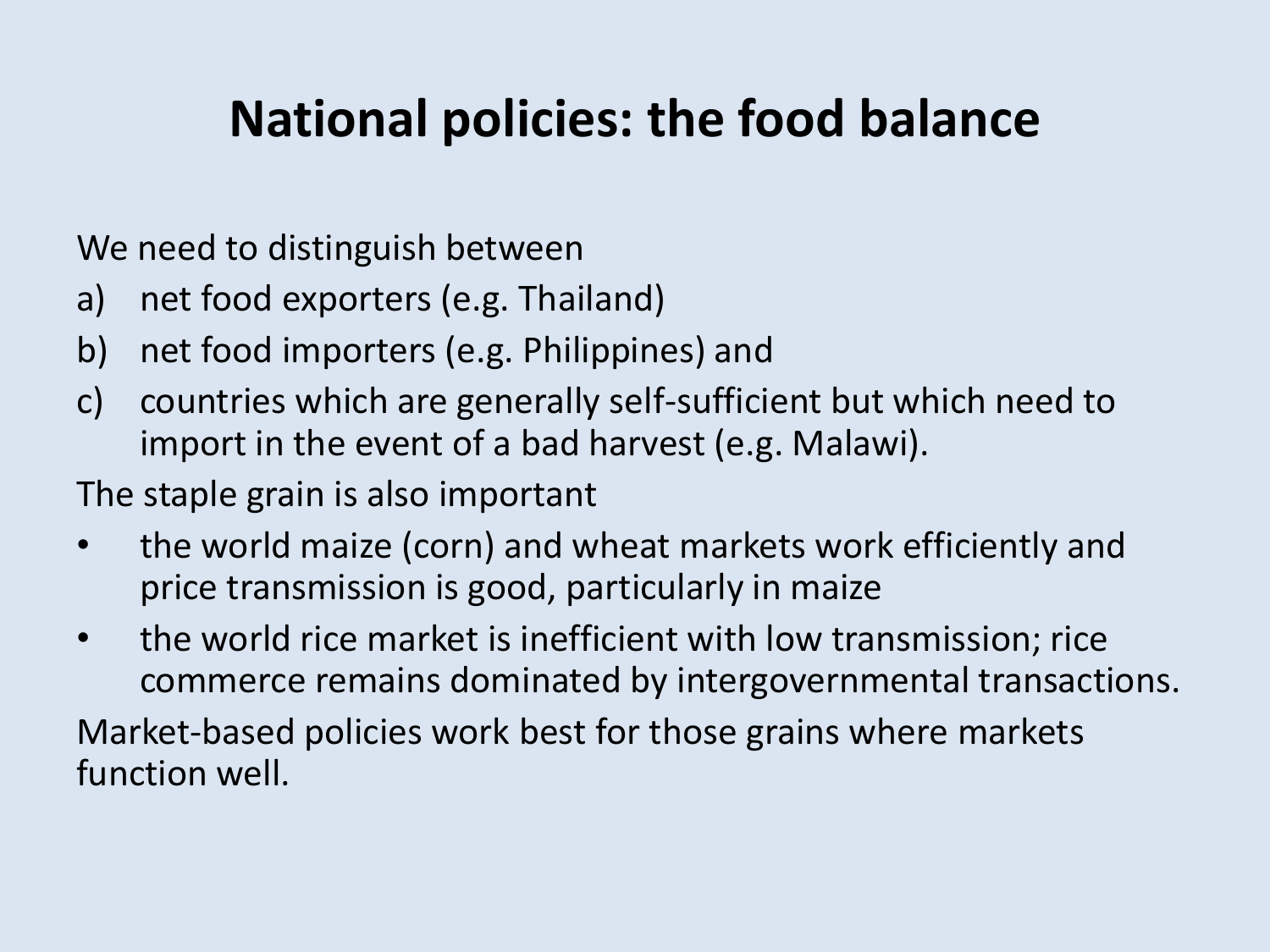## **Commercial policy**

- Asian rice producing countries have used commercial policy over many decades to stabilize prices to domestic consumers.
- Historically, the main instruments have been variable rate export taxes and procurement for national stockpiles.
- Export taxes and/or restrictions push the burden of adjustment onto importing countries, often poorer than the exporters (e.g. Haiti in rice). Volatility increases on world markets.
- These policies have also tended to raise prices in the exporting countries and hence to redistribute from producers to consumers and from the countryside to the cities. Price stability is costly even domestically.
- $\triangleright$  We cannot reasonably ask governments to abandon these policies. The better approach will be to subject their use to WTO disciplines. These should push for variable rate export taxes in place of quotas or export bans (i.e. tariffication) and should also aim to cap these tax rates.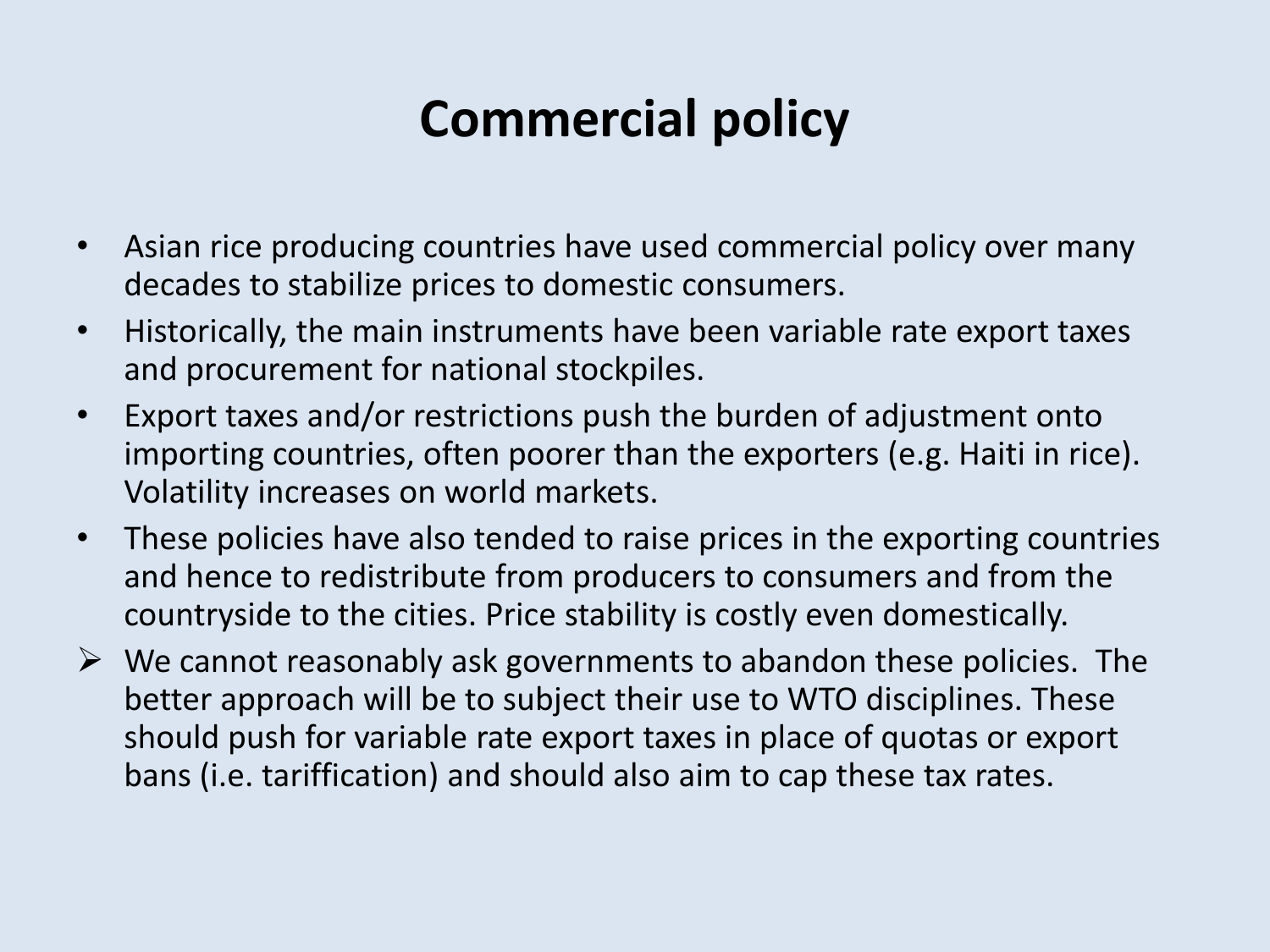### **Export bans make everyone worse off**

Published: May 19 2011 03:37 | Last updated: May 19 2011 03:37

From Prof Christopher L. Gilbert.

Sir, Professor Jack Winkler (Letters, FT.com, May 16) is correct that it may sometimes be rational for individual commodity exporters to introduce export controls in times of high world prices in order to insulate their domestic consumers from these prices. However, this is rational in the sense that the "confess" or "defect" strategy is also rational in the famous "prisoners' dilemma" game. In following narrowly defined self-interest, both prisoners make themselves worse off.

Similarly, in world trade, the single-minded pursuit of self-interest is likely to make all countries worse off. In the case of export bans, this results from the increased volatility of what becomes a residual world market together with increased counter-party risk in international contracting.

The outcome will be a costly and unnecessary increase in self-reliance. The weakest suffer most – witness Haiti and the Philippines in the 2008 world rice market.

The role of global institutions, such as the WTO, is one of balancing legitimate self interest against the requirements of an efficiently functioning and just system for world commerce. I encourage the FT to stand firm in its commitment to these ideals.

#### Christopher L. Gilbert,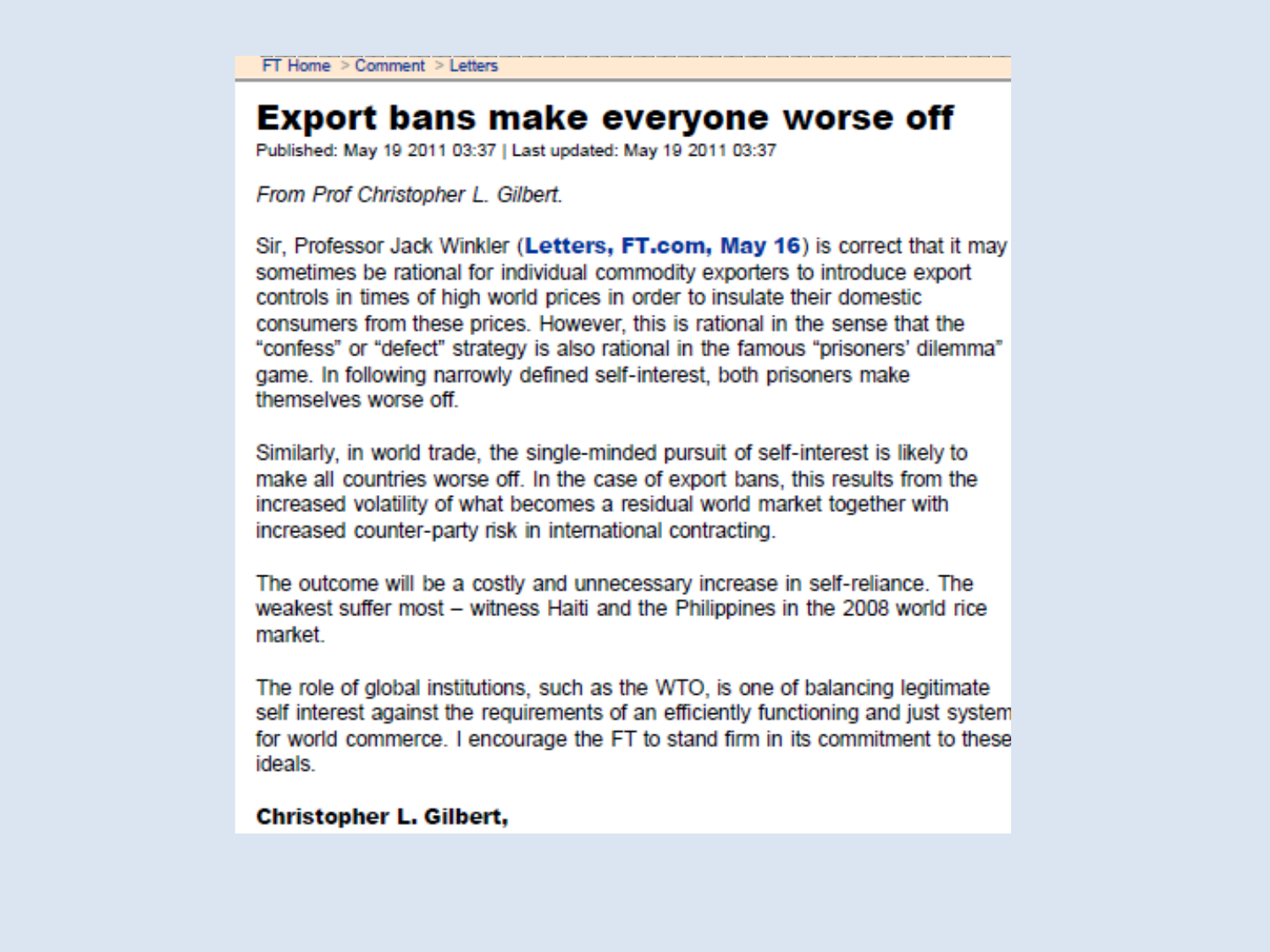### **National food security stocks**

- Even if private sector storage is adequate at the global level, it is unlikely to be adequate in many developing countries, on account of limited futures market access plus policy risk (since governments cannot credibly commit not to intervene).
- This provides the motivation of national food security stocks. Two important points:
	- a) Stock management is technically difficult and best managed by the private sector, perhaps on behalf of government.
	- b) In Africa, public storage has almost completely crowded out private storage. In Asia, interventions have been "at the margins of the private marketing system" (Timmer, 2010).
- Christophe Gouel has looked at the optimal balance between trade and stockpiling for a small country. In general countries should both trade and operate a national stockpile.
- $\triangleright$  National food stockpiles should aim
	- $\circ$  to complement and not substitute the private sector; and
	- $\circ$  to complement and not substitute grain imports and exports.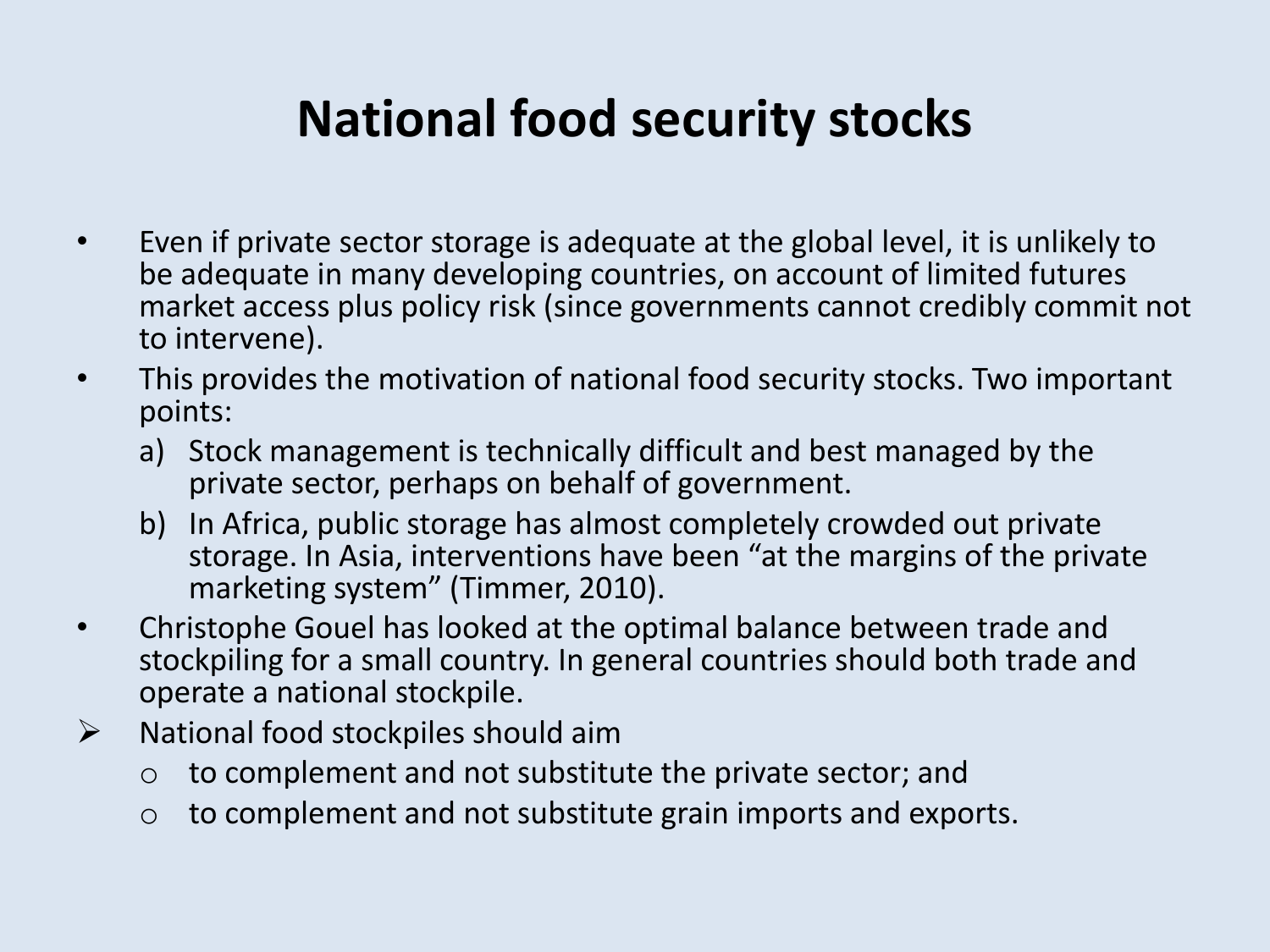### **National policies: trade** *versus* **stocks or trade**  *and* **stocks**

- Starting from around 1985, the multilaterals pushed trade as a superior instrument for food security than national food security stocks.
- Stocks were seen as costly and often poorly managed.
- Gouel's work shows that trade and stocks should be seen as complementary, not alternatives. Destocking is valuable when the world price is high; storage is attractive when it is low. In the converse cases, importing/exporting are more attractive.
- Countries which are generally net importers should permit exports when they have a good harvest and the world price is high.
- Storage is more attractive for countries where transport costs impose a high wedge between import and export parity prices. Improved infrastructure can contribute to food security.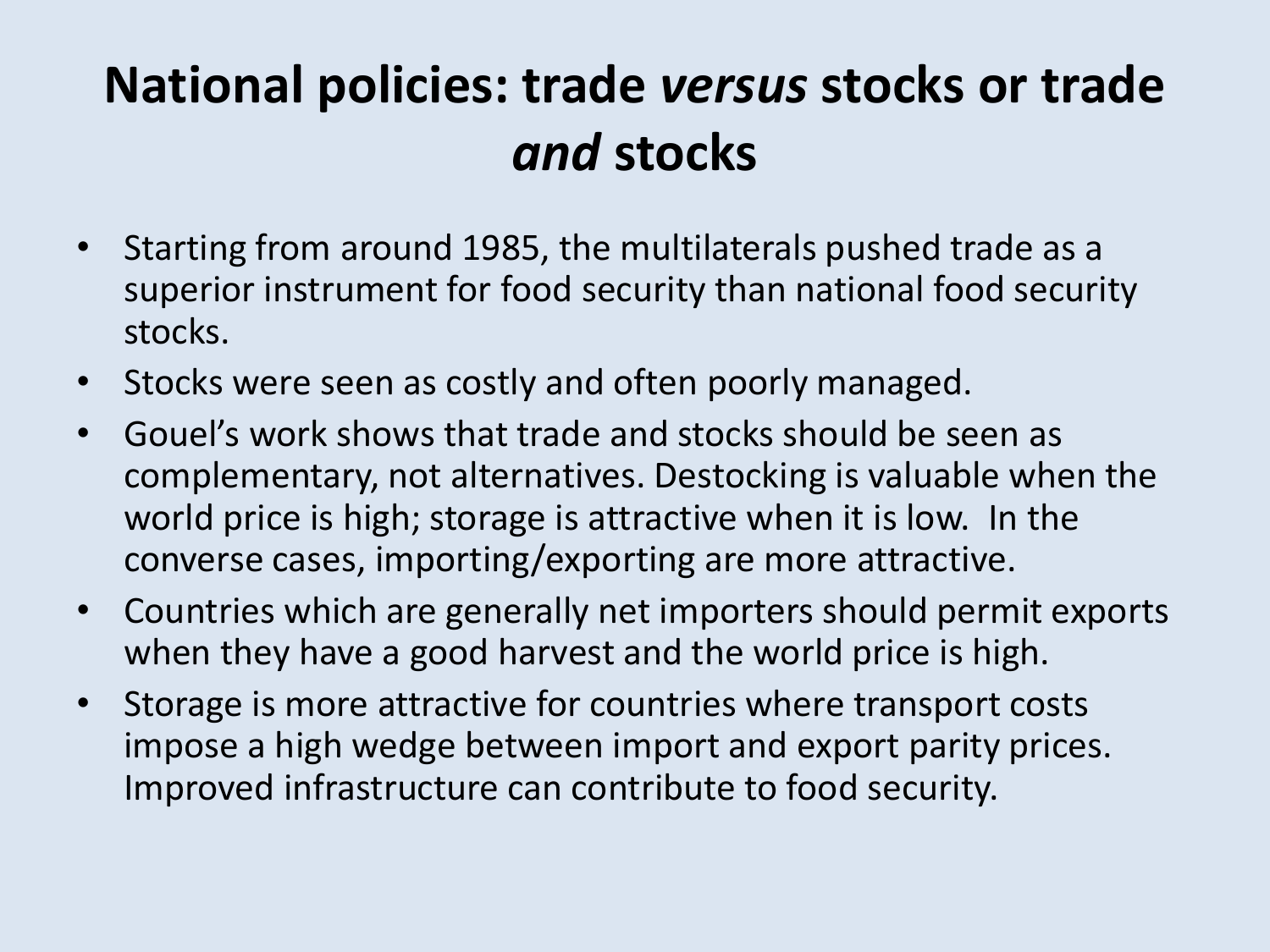### **Markets and food security**

- Food markets do not always work efficiently and to the benefit of households which lack the requisite purchasing power.
- In Asia, food security as been ensured through marginal interventions. In parts of Africa, food aid has replaced the market as the major channel for food procurement and delivery. This is undesirable – it stifles development, adds to costs and creates dependency.
- There are two specific problems in LICs:
- a) Lack of communication between government and the private sector results in divergent views on likely market developments, perhaps resulting in accusations that the private sector is "hoarding" grain. Lack of consultation can result in government regulations which undermine private section actions. Improved communication channels could help.
- b) Performance risk: when price rise sharply, suppliers may believe that the costs of default are small relative to those of contractual performance. WFP take on an intermediation role in the contracting process, allowing governments and the private sector to make viable plans in advance of any crisis.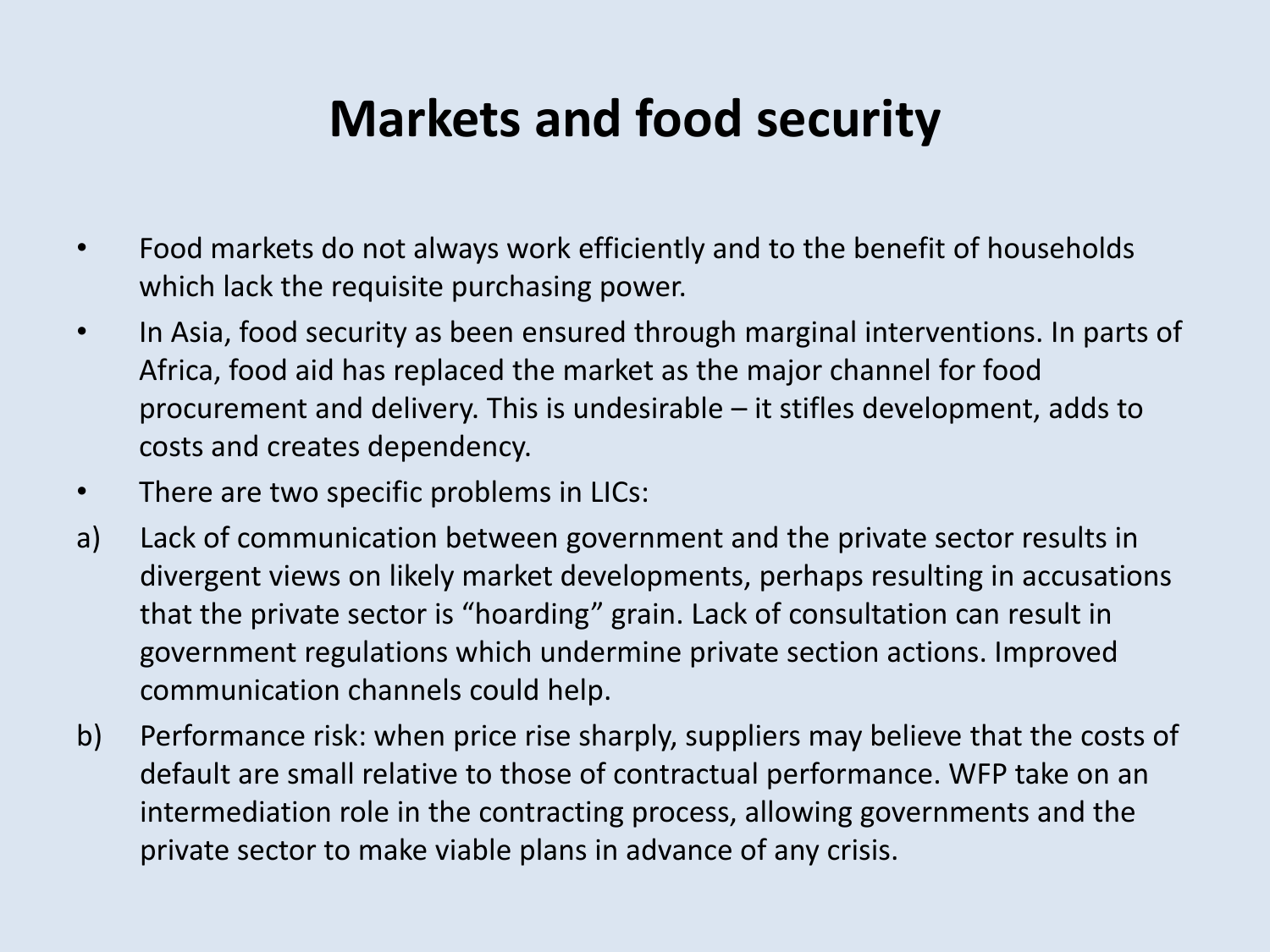### **Humanitarian and emergency stocks**

"Relatively smaller food security emergency reserves can be used effectively and at lower cost to assist the most vulnerable. Unlike buffer stocks that attempt to offset price movements and which act as universal subsidies benefiting both poor and non-poor consumers, emergency food reserves can make food available to vulnerable population groups in times of crisis. In addition, emergency reserves of relatively small quantities of staple foods will not disrupt normal private sector market development which is needed for long term food security". FAO *et al*. (2011)

Two issues:

- 1) Which are the vulnerable households? *This group should be narrowly defined if disruption of private sector is to be avoided.*
- 2) How can assistance be efficiently targeted at this group? *Leakage to the general population will also disrupt normal market activity.*
- $\triangleright$  Children and the sick are prominent among the vulnerable. They can be effectively targeted though school and hospital meals.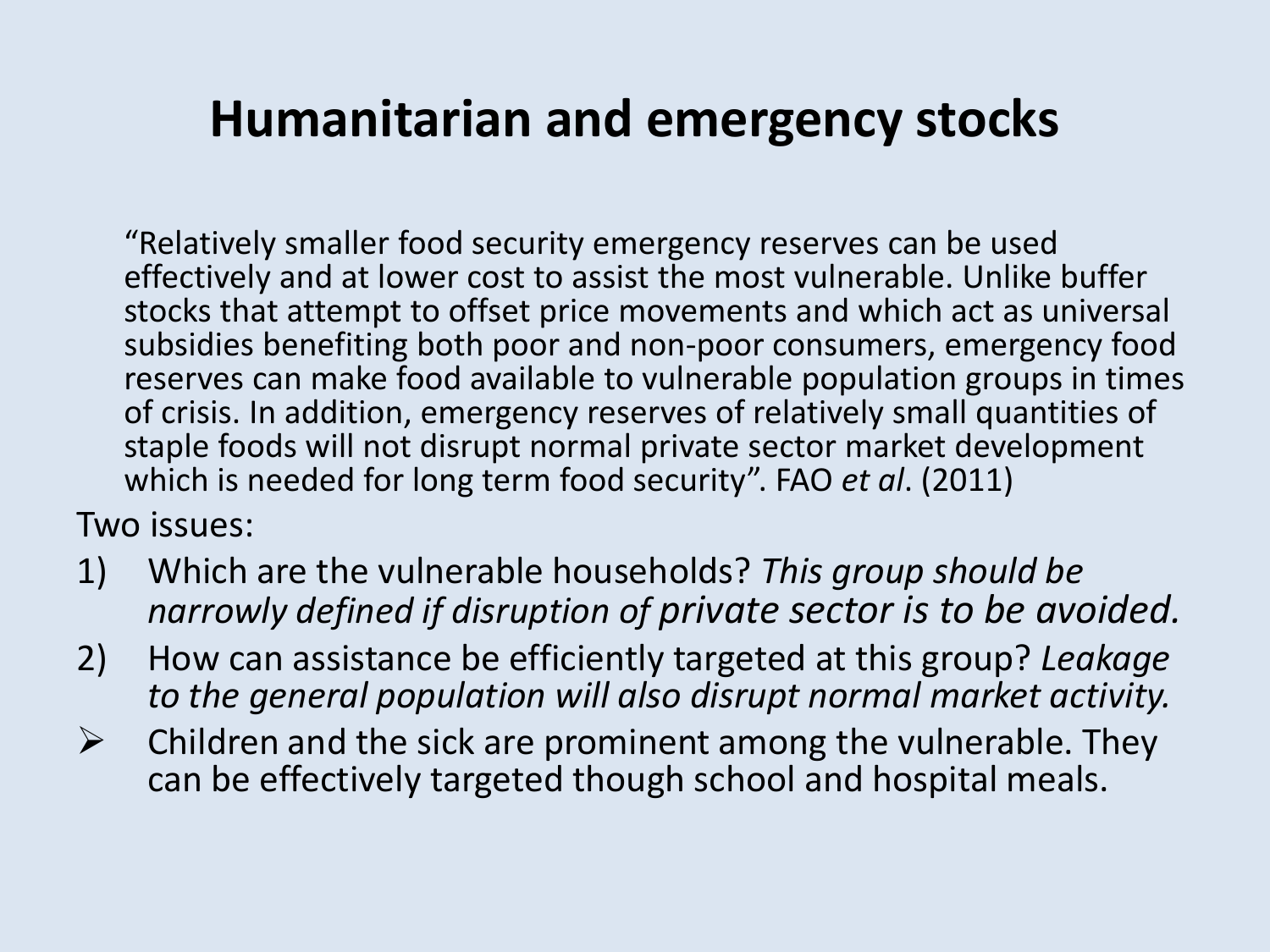### **The PREPARE proposal**

Appendix E of FAO. *et al*. (2011) envisages a Pre-Positioning for Predictable Access and Resilience (PREPARE) system, run by WFP, to ensure that small regionally emergency humanitarian food reserves be available in order that the international community can respond rapidly to any emergency.

- 1. How will vulnerability be defined and isolated?
- 2. What is the proposed delivery channel?
- 3. Are regional stocks clever? *Weather problems are often common across a region and transport costs are typically lower directly from ports than between regional centres.*
- 4. Might PREPARE crowd out national food-security programmes? (*Coordination is desirable).*
- 5. The proposal gives little attention to the private sector. *In an emergency, we are only interested in getting food into stomachs. In preparing for possible emergencies, we should aim to ensure that local farmers and intermediaries take much of this responsibility.*